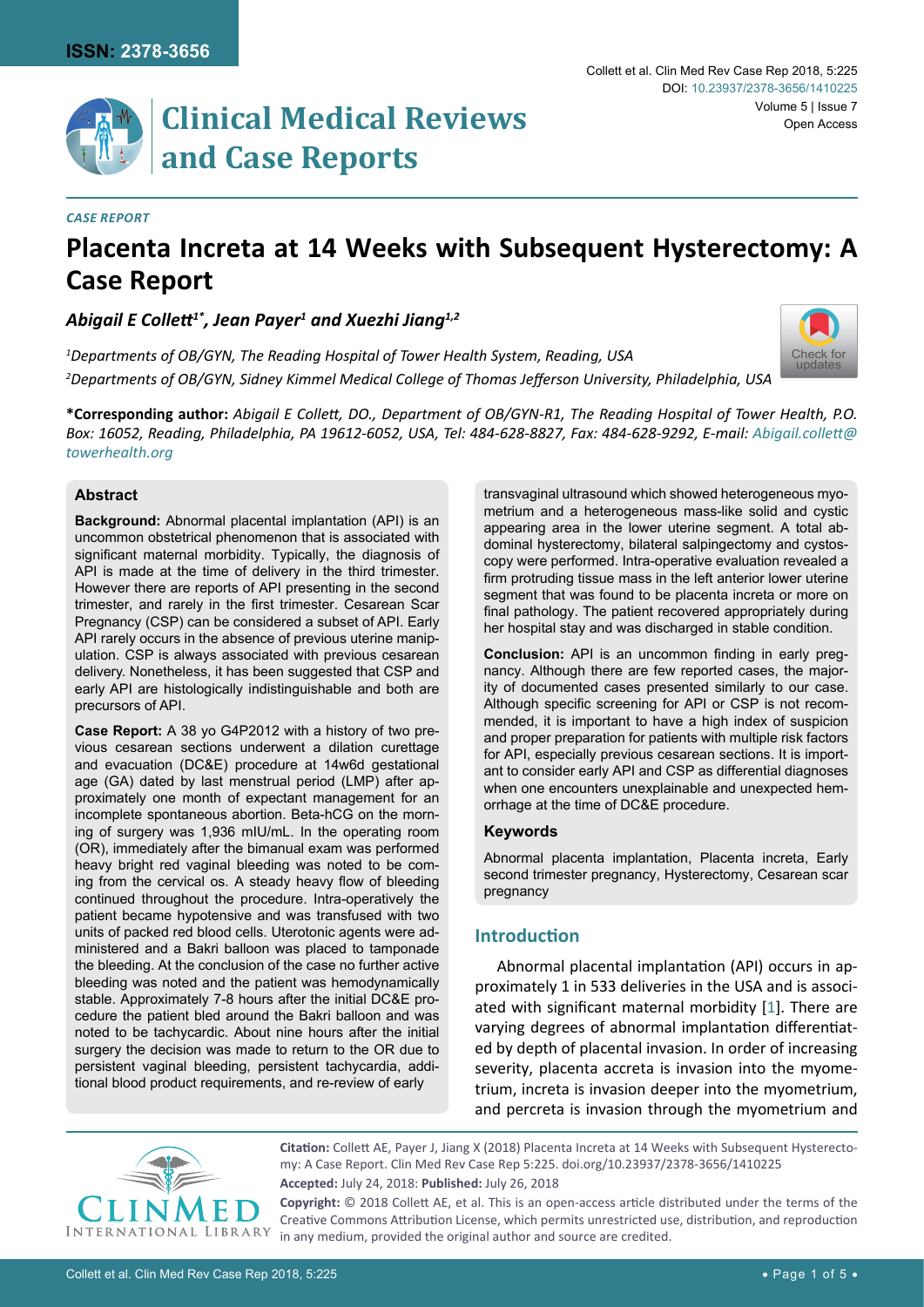serosa and potentially into surrounding structures. API occurs in areas where there is a total or partial defect in the decidua basalis of the endometrium. Injury to the myometrium causes scarring. As the myometrium heals it forms a fibrous collagen layer rather than regenerating muscle [[1](#page-4-0)]. The scarred area is weaker and does not form functional decidua basalis, which increases the risk of abnormal placentation [[2](#page-4-1)]. There are various proposed theories to explain exactly how and why API occurs. These include: A primary defect in trophoblast function, secondary decidua basalis defect due to failure of normal decidua formation, and finally abnormal vascularization and oxygenation of the scarred tissue [[1](#page-4-0)].

Risk factors for API include previous cesarean section, curettage procedure, placenta previa with a history of cesarean section, manual removal of placenta, endometritis, myomectomy, Asherman's syndrome, submucosal fibroids, adenomyosis, increasing age, and multiparity [[1](#page-4-0)-[3](#page-4-2)]. Studies show that cesarean section is the most important risk factor associated with API and the risk increases with increasing number of prior cesarean sections [[1\]](#page-4-0). Despite API typically being associated with previous uterine injury or a risk factor that is associated with a weakening of the endometrium, it has been reported that about 7% of API occur in women without risk factors [\[3\]](#page-4-2).

Most cases of API are documented in the third trimester or at the time of delivery. Less commonly there are reports of API presenting in the second trimester, often associated with post-abortal hemorrhage and less commonly uterine rupture [\[3\]](#page-4-2). API is an uncommon finding in the first trimester. Papadakis, et al. did a MEDLINE search using key words "placenta accreta", "placenta percreta", "early gestation" and "pregnancy" from 1966 to 2007 which showed only 14 histologically proven cases of first trimester API [[3](#page-4-2)]. Most of these cases presented with severe hemorrhage precipitated by curettage for induced or spontaneous abortion. All but one case resulted in definitive management with total abdominal hysterectomy (TAH). The one outlier was treated with bilateral uterine artery embolization (UAE). Rouholamin, et al. published two cases documenting similar presentations; patients with history of cesarean sections undergoing curettage procedure for first trimester loss, resulting in severe bleeding and ultimately requiring total abdominal hysterectomy [\[4](#page-4-3)].

Cesarean scar pregnancy (CSP) is another uncommon complication seen in patients with prior cesarean sections and is also associated with significant maternal morbidity. The rate of CSP is increasing with the increased rate of cesarean deliveries, now affecting approximately 1 in 800-2500 women [\[5\]](#page-4-4). Timor-Tritsch, et al. did a retrospective review of histopathological features of patients with a diagnosis of CSP and early abnormal placentation (early second trimester API). Their study showed that these two entities are histologically

<span id="page-1-0"></span>

indistinguishable, but are both precursors to API.

### **Case**

A 38 yo G4P2012 with a past medical history of hypothyroidism presented for an initial obstetric (OB) appointment to an outside institution. Obstetrical history included two previous cesarean sections and one previous spontaneous abortion. The patient underwent transvaginal ultrasound (TVUS) the day prior to her visit at 10w0d gestational age (GA) based off last menstrual period (LMP) ([Figure 1](#page-1-0)). The ultrasound showed an elongated sac-like focus that did not have the appearance of a normal intrauterine gestational sac. The ultrasound also did not show a definite yolk sac or fetal pole. The radiology report pointed out a heterogeneous myometrium and a heterogeneous mass-like solid and cystic appearing area approximately 5.4 cm in the lower uterine segment. Per the report these findings were non-specific but may reflect a fibroid, however other mass lesions could not be excluded with certainty. Molar pregnancy was considered less likely.

At her initial OB appointment, the patient reported menses-like vaginal bleeding for around one week. Per the patient she elected for expectant management and a referral was made to the clinic at our institution for a possible dilation, curettage and evacuation (DC&E) procedure. The next documented patient encounter was in our facility's obstetrical triage department at 14w2d, about one month after her initial presentation. The patient presented with abdominal cramping and persistent vaginal bleeding. Review of serum quantitative beta-hCG (mIU/mL) showed a downward trend consistent with spontaneous abortion: 2/28/2018: 10,181, 3/9/2018: 5,727, 3/25/2018: 1,854. Repeat TVUS in triage was consistent with the prior diagnosis, showing an irregular shape and elongated gestational sac and no yolk sac or fetal pole. The patient was seen in the clinic two days later where she was re-evaluated and consented for a DC&E procedure and blood transfusion.

She presented for the procedure two days later at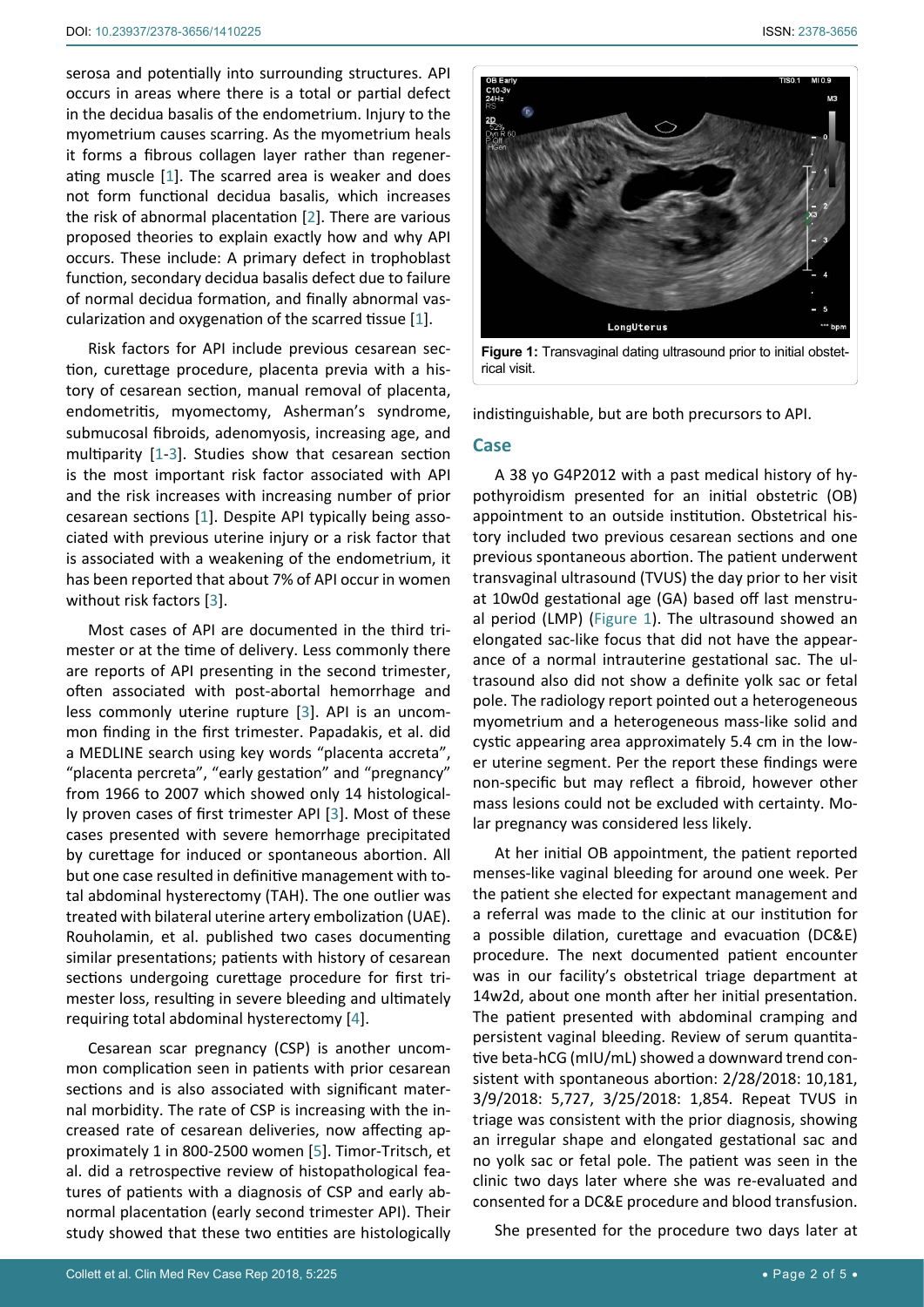14w6d. She had a complete blood count (CBC) and type and screen prior to the procedure. Beta-hCG on the morning of surgery was 1,936 mIU/mL. In the operating room (OR), she was placed under MAC anesthesia. Bimanual exam revealed an approximately 8 week size, mobile, anteverted uterus, no adnexal masses and the cervix was one centimeter dilated. Immediately after the bimanual exam heavy bright red vaginal bleeding was noted to be coming from the cervical os. A steady heavy flow of bright red blood continued during the suction curettage procedure. A large amount of necrotic tissue was removed with curettage and sent to pathology. There continued to be a heavy steady flow of bright red blood. A Foley balloon was inserted into the fundus and inflated with 20 cc normal saline, but bleeding continued to flow around the catheter. The Foley balloon was removed. Bleeding slightly slowed, but was still actively flowing from the os. A Bakri balloon was then placed and inflated with approximately 150 cc of saline. No further bleeding was noted around the Bakri or through the Bakri balloon tubing. She was monitored intra-operatively for about fifteen minutes and a minimal amount of blood was observed in the Bakri balloon tubing at the conclusion of the case. Due to the large volume of blood loss (estimated blood loss 1500 cc) the patient became hypotensive. An intra-operative hemoglobin was 9.2 (pre-operative 11.5), so one unit of packed red blood cells (PRBC) was transfused. Pressors were administered, and she received 250 mg albumin. She was given uterotonic agents intra-operatively; 0.2 mg IM methergine and 1000 mcg misoprostol per rectum.

The patient remained hemodynamically stable in the PACU and received 2 additional units of PRBC and 1 unit of fresh frozen plasma (FFP). She was subsequently transferred to the Surgical ICU for close monitoring. At her post-operative evaluation there was bleeding noted around the Bakri and 250 cc blood collected in Bakri bag over approximately 4 hours. A Pitocin bolus was administered and a Pitocin infusion was initiated at 125 cc/hour. Methergine 0.2 mg IM was also administered and scheduled for every eight hours. Two hours later she was re-evaluated and bleeding was still noted to be flowing around the Bakri. Examination revealed the Bakri balloon at the introitus. The Bakri balloon was removed and a bimanual exam revealed a 4 cm dilated cervix and about 250-300 cc of blood clot was removed. The Bakri was replaced and inflated again with 150 cc of saline. She was given another two units of PRBC, one unit of FFP and one unit of platelets. About an hour later the patient was re-evaluated. An additional 250cc blood was noted in the Bakri and her pad was saturated. New onset of tachycardia was also noted at the time of this exam. One hour later continuous bleeding was noted and on exam the Bakri was again found in the vagina. Another bimanual exam was performed which showed a dilated and floppy lower uterine segment with non-

palpable uterine fundus. The patient continued to be tachycardic. Given the continued bleeding, abnormal vital signs and re-review of the abnormal appearing initial dating ultrasound, molar pregnancy was suspected and the patient was not felt to be a candidate for uterine artery embolization (UAE). Instead, the patient was consented for an exploratory laparotomy, total abdominal hysterectomy (TAH), bilateral salpingectomy (BS) and cystoscopy.

The patient returned to the OR where TAH, BS, cystoscopy were performed. Findings from a pre-operative bimanual exam under anesthesia revealed the following: External genitalia with persistent bleeding from vagina, extraction of clot, non-palpable uterus, cervix dilated to 3 cm. No lacerations, tears or active bleeding visualized during thorough examination of the vagina and cervix. Findings at the time of the TAH, BS, and cystoscopy were as follows: Multiple adhesions to the anterior abdominal wall, omental adhesions to bladder and lower uterine segment, the bladder was adherent to lower uterine segment, bilateral fallopian tubes and ovaries were normal appearing, the fundus was firm and small, and the lower uterine segment was floppy and dilated. After dense bladder adhesions were lysed and the bladder was dissected off the lower uterine segment there was a firm tissue mass about 3-4 cm in size visualized protruding from the left lower uterine segment ([Figure](#page-2-0)  [2](#page-2-0)). This area was suspicious for placenta accreta vs. abnormal implantation site. Cystoscopy revealed a normal dome and trigone, brisk bilateral efflux of urine from bilateral ureteral orifices, and no visualized sutures or damage to the bladder.

Intra-operatively she received an additional one unit of FFP, two units PRBC, and 250 cc albumin. EBL was 350

<span id="page-2-0"></span>

**Figure 2:** Uterus specimen with placenta increta site at left lower uterine segment.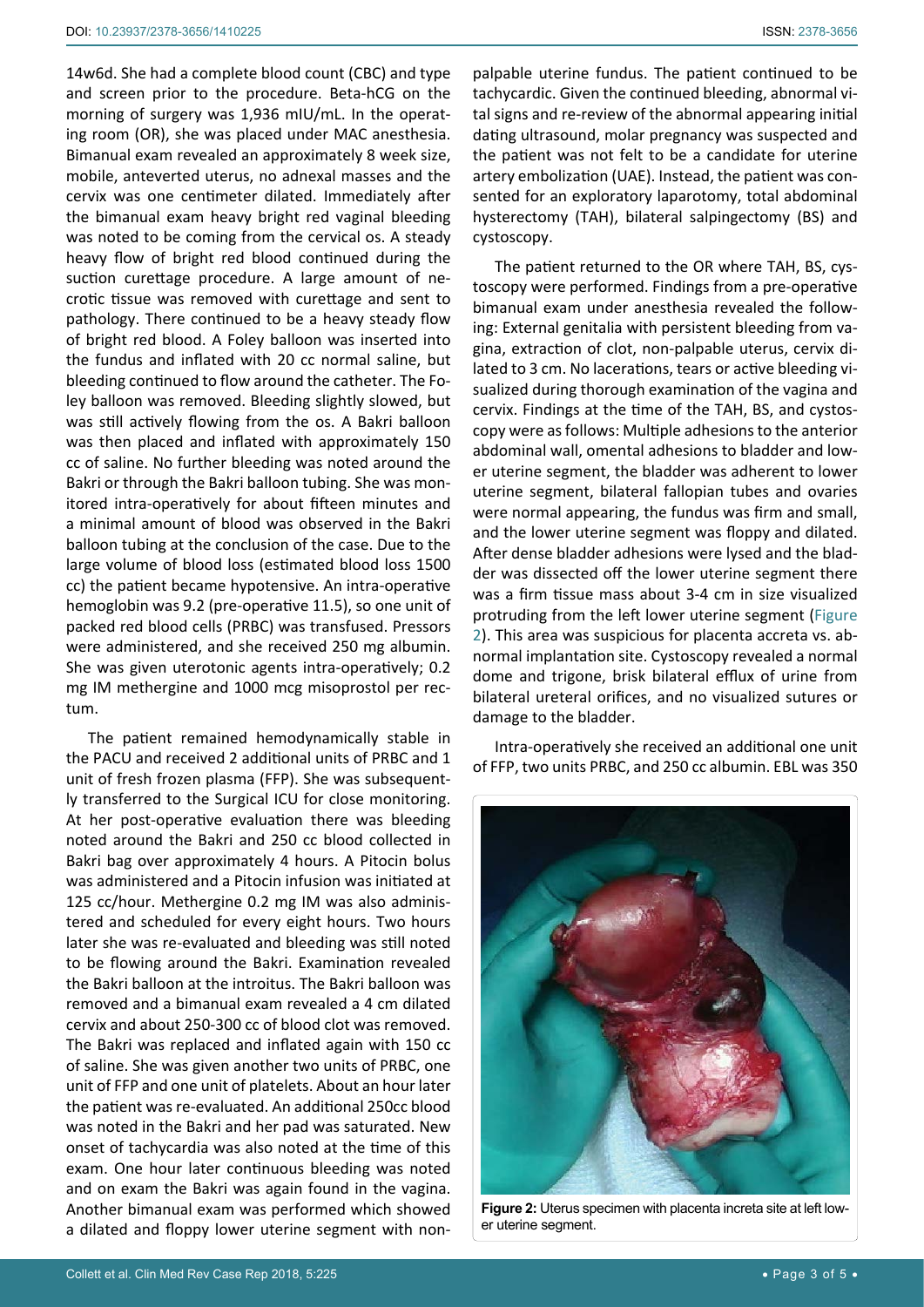Pathology from the DC&E procedure revealed products of conception with chorionic villi. Pathology from the exploratory laparotomy revealed dissecting myometrial hematoma with associated necrotic chorionic villi, suggestive of placenta increta or more. Acute salpingitis and serositis of bilateral fallopian tubes. Pathology did not find evidence of a molar pregnancy or definitive uterine perforation.

# **Discussion**

Our case, in addition to other reported cases of abnormal placental implantation in early pregnancy, supports the idea that invasion of chorionic villi begins at the time of implantation rather than later in pregnancy as a result of absorption of the decidua [[3](#page-4-2)]. Similarly to other reported cases, our patient presented with signs and symptoms consistent with early pregnancy loss and underwent DC&E procedure at which time severe hemorrhage was encountered. Again, like other reported cases our patient had more than one risk factor for abnormal placentation, most significantly a history of prior cesarean section. In addition to two prior cesarean sections, our patient was of advanced maternal age (AMA).

Molar pregnancy and cesarean scar pregnancy (CSP) were the differential diagnoses considered at the time of the severe hemorrhage. Early ultrasound signs of API are those of CSP, such as low implantation of the gestational sac [\[6\]](#page-4-5). Timor-Tritsch, et al. suggested that CSP and API, including early API, are part of a continuum of disease and have similar mechanisms of formation and progression [[5](#page-4-4)]. Due to similar histological presentation, Timor-Tritsch, et al. study showed that it was nearly impossible to differentiate CSP from early API based off pathology. Instead they suggested that early (second trimester) API and CSP are early manifestations of the same entity that are part of a spectrum of disease with morbidly adherent placenta being the most severe. With that said, it was evident that both CSP and API cause significant morbidity and obstetrical complications.

Typically API is diagnosed on second and third trimester scans, however a systematic review showed that ultrasound findings can be found as early as the first trimester [[6](#page-4-5)]. This review showed that 91.4% of API cases were detected on ultrasound at least once during the pregnancy and of those detected on ultrasound 95.1% had ultrasound findings before 11 weeks [[6](#page-4-5)]. Ultrasound findings suggestive of API include: Loss of clear zone, placental lacunae, bladder wall interruption, uterovesical hypervascularity, and vascular invasion of parametria [\[7](#page-4-7)]. Low anterior implantation of the gestational sac close to or within a previous scar and placenta lacunae were the most common ultrasound findings in

early pregnancy [\[6](#page-4-5),[8](#page-4-6)]. Cali, et al. study showed at 6-9 weeks ultrasound findings of API were those of CSP, low implantation of the gestational sac within or near the cesarean scar [[7](#page-4-7)]. By 11-14 weeks it is difficult to determine low implantation, however other findings of API may still be present. A retrospective review of this patient's imaging reveals the possibility of the presence of lacunae, hypervascularity and loss of the clear zone. Although devastating, API is still an uncommon obstetrical complication, so it is unclear the role for screening ultrasounds in patients with risk factors. In patients with significant risk factors, there may be benefits to screening ultrasounds, notifying radiologists of increased risk, and having lower thresholds for recommending further imaging, such as MRI. Early detection would be beneficial for better planning and counseling prior to taking a patient to the OR.

Through clarity of hind sight, consulting interventional radiology for UAE may have played a role in this case if implemented earlier in the post-operative period after the initial procedure. Implementation of uterotonics in this setting is not a definitive treatment for patients with hemorrhage when suspecting abnormal placental implantation, molar pregnancy, CSP or cervical pregnancy. The use of the Bakri balloon may have stabilized the hemorrhage initially by applying pressure to the lower uterine segment. However, as the uterine fundus contracted it is likely that the balloon could no longer sit in the proper position to continue to tamponade the bleeding. Early embolization may have acutely stopped the hemorrhage and allowed preservation of the uterus. In the future, it will be important to consider early UAE in the setting of hemorrhage, abnormal ultrasound findings and a high suspicion for CSP, molar pregnancy, cervical scar pregnancy or API. In addition to ending a hemorrhage and decreasing maternal morbidity, UAE can also attempt to preserve future child-bearing.

# **Conclusion**

Due to indistinguishable histology, it is difficult to say with certainty if this case represents a CSP or an early API. With a history of two cesarean pregnancies and the location of the mass seen in [Figure 2,](#page-2-0) CSP should be considered as a differential diagnosis. Both API and CSP in first and early second trimester are uncommon occurrences but are becoming more common due to increasing rates of cesarean delivery. Due to significant maternal morbidity associated with API, it is important to have a high index of suspicion and proper preparation for patients with multiple risk factors for API. All patients need to be counseled on their risks of API and the consequences associated with this diagnosis [\[9](#page-4-8)[,10\]](#page-4-9). More studies need to be conducted to determine the role of early ultrasound screening for API and CSP. One may consider more thorough screening in patients with multiple risk factors, including multiple cesarean sections. However, due to a high false positive rate one